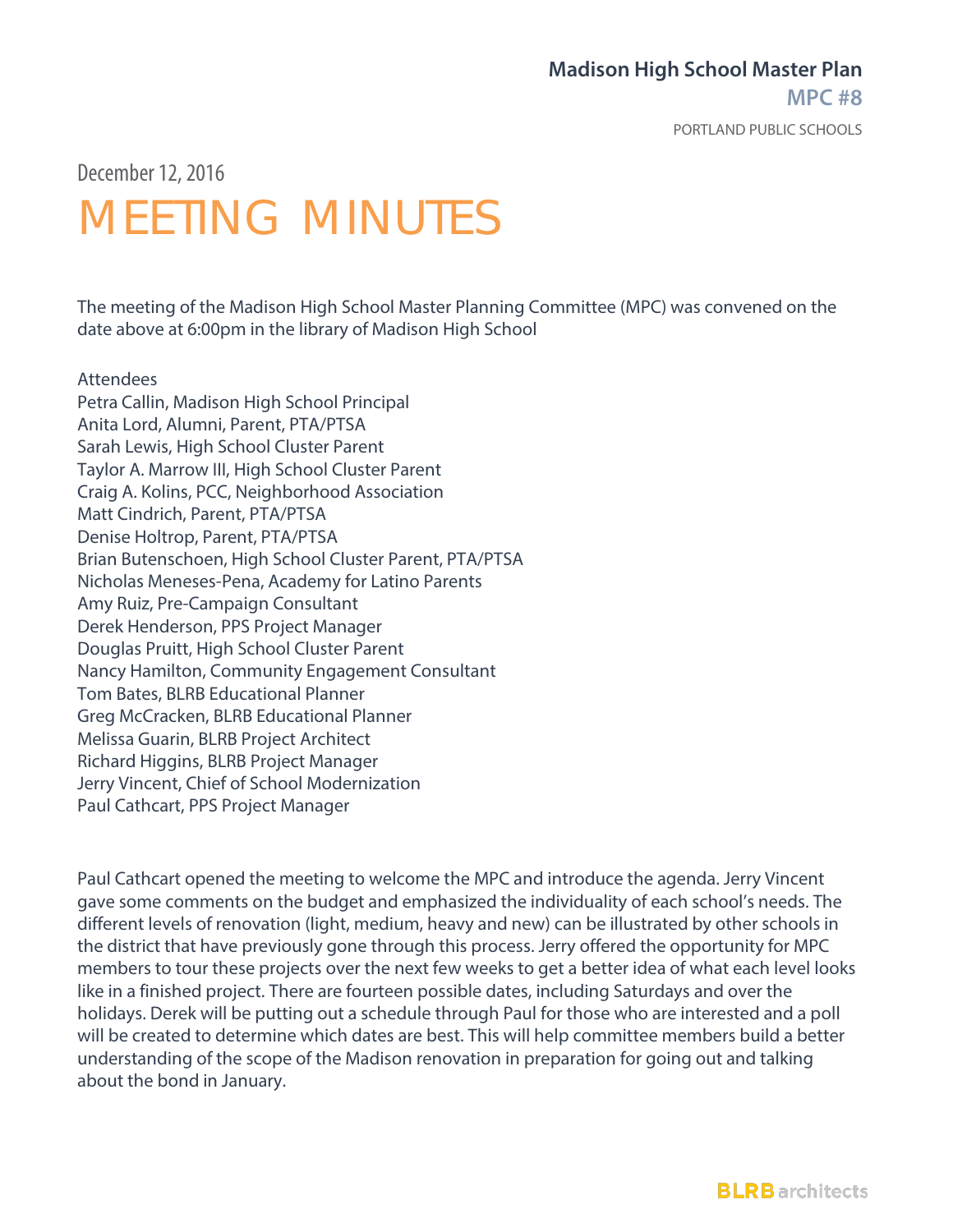#### **Madison High School Master Plan MPC #8**

PORTLAND PUBLIC SCHOOLS

December 12,2016

# MEETING MINUTES

In advance of the upcoming meeting, a survey and supporting materials will be distributed to committee members in order to determine how people rank different Optional Priorities from the Preferred Plan. Responses from the survey will be examined in the next MPC meeting.

BLRB then presented a 'deep dive' into the Madison Preferred Plan and existing conditions in order to provide a broad view of budget items to the MPC. The following comments were recorded:

- Madison High School will be a modernization not just a renovation. The building and site to be brought up to date on issues of health and safety, energy efficiency, current building codes, etc.
- The addition of the atrium, which connects three floors visually, would require significant seismic upgrade
- HVAC systems need complete replacement and should be fine-tuned appropriately for the use and occupancy of each space
- Renovation should upgrade electrical efficiency with LED lighting to reduce cost
- Athletic field lighting should improve safety on campus and remove dark corners
- Updating HVAC and electrical systems will mean decreased maintenance demands without adding to the overall utility bill, even with added square footage – an improved learning environment at the same operating cost
- Integration of up to date energy management systems and inclusion of solar PV are a learning/teaching opportunity in addition to energy and time savings
- Madison is on the state historic preservation office list, and it is important to keep the character and history of the building visible and accessible to students/community
- Investment in going for LEED certification has many benefits, including savings in energy and utility costs as well as student performance and health
- Site development must respond to accessibility needs as well as student safety in conjunction with vehicle and bus areas
- Testing needs to happen to assess leakage of transformers, etc.
- Landscape should be developed for longevity and safety of site
- The district design standard for new additions is LEED Gold, and LEED Silver for renovations
- Major safety concerns include maintaining landscape for better visibility, screening student areas with window treatments, placing wrap-around services in a more concentrated area and removing the community garden from the school grounds
- Any potentially hazardous materials on site should be assessed and appropriately mitigated
- Madison's existing area adequately supports district requirements for fine/performing arts, gen. ed classrooms, physical education and special ed.
- CTE classrooms (separate from gen. ed) are undersized, science labs require more area making the two types of spaces comparable allows for flexible use